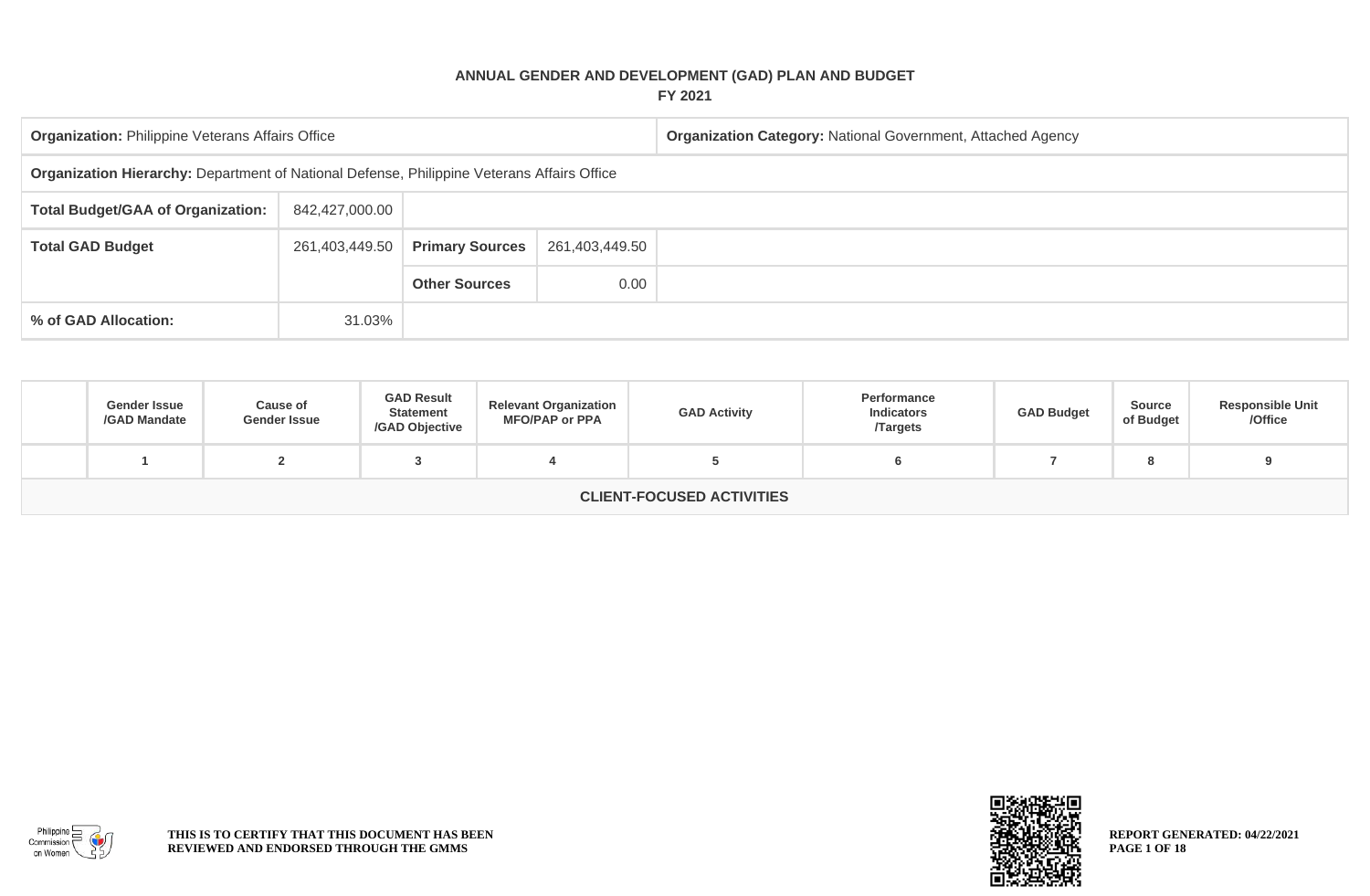|   | <b>Gender Issue</b><br>/GAD Mandate                                                                                                                                                                          | <b>Cause of</b><br><b>Gender Issue</b>                                                                              | <b>GAD Result</b><br><b>Statement</b><br>/GAD Objective                                                                                                                                              | <b>Relevant Organization</b><br><b>MFO/PAP or PPA</b>         | <b>GAD Activity</b>                                                     | Performance<br><b>Indicators</b><br>/Targets                                                                                                                                                                                                                                                                                                                                                                                                                                                                                                                                                                                                                                                                                                                         | <b>GAD Budget</b> | <b>Source</b><br>of Budget | <b>Responsible Unit</b><br>/Office                    |
|---|--------------------------------------------------------------------------------------------------------------------------------------------------------------------------------------------------------------|---------------------------------------------------------------------------------------------------------------------|------------------------------------------------------------------------------------------------------------------------------------------------------------------------------------------------------|---------------------------------------------------------------|-------------------------------------------------------------------------|----------------------------------------------------------------------------------------------------------------------------------------------------------------------------------------------------------------------------------------------------------------------------------------------------------------------------------------------------------------------------------------------------------------------------------------------------------------------------------------------------------------------------------------------------------------------------------------------------------------------------------------------------------------------------------------------------------------------------------------------------------------------|-------------------|----------------------------|-------------------------------------------------------|
|   | $\overline{1}$                                                                                                                                                                                               | $\overline{2}$                                                                                                      | 3                                                                                                                                                                                                    | $\overline{\mathbf{4}}$                                       | 5                                                                       | 6                                                                                                                                                                                                                                                                                                                                                                                                                                                                                                                                                                                                                                                                                                                                                                    | $\overline{7}$    | 8                          | 9                                                     |
| 1 | Proclamation<br>No. 227<br>"Providing for<br>the<br>observance of<br>the month of<br>March as<br>Women's Role<br>in History<br>Month" signed<br>by President<br>Corazon C.<br>Aquino on<br>March 17,<br>1980 | Limited knowledge<br>ofthe veteran<br>clientele and PVAO<br>employees on<br>women's role in<br>national development | To increase<br>the knowledge<br>oftheveteran<br>clientele and<br><b>PVAO</b><br>employees<br>onthe laws,<br>policies and<br>other related<br>issues and<br>concerns on<br>gender and<br>development. | MFO: General<br>Administration and<br><b>Support Services</b> | Conduct of activities<br>/participation in Women's<br>Month Celebration | Seven (7) activities<br>conducted/participated<br>during the Women's Month.<br>Targeted activities: 1. Kick<br>Off Activity for Women's<br>Month (March 1) 2. Radio<br>guesting to promote<br>Women's Month March 1<br>or 2) 3. Lecturette on<br>Women and Ageing March<br>12) 4. Film Showing on<br>Gender/Racial Inclusivity<br>Film (March 12) 5. Health<br>Awareness Activity (March<br>18) 6. Photo Exhibit on<br><b>Empowered Women</b><br>(March 1-31) 7.<br>Attendance to Women's<br>Summit/GAD trainings<br>(date to be announced)- At<br>least30 clients and 300<br>employees attended<br>various activities during<br>the Women's Month and<br>increase in GADvocacy<br>learnings and insights from<br>participants as culled from<br>pre and post tests. | 158,000.00        | <b>GAA</b>                 | Human Resource<br>DevelopmentDivision,<br><b>GFPS</b> |



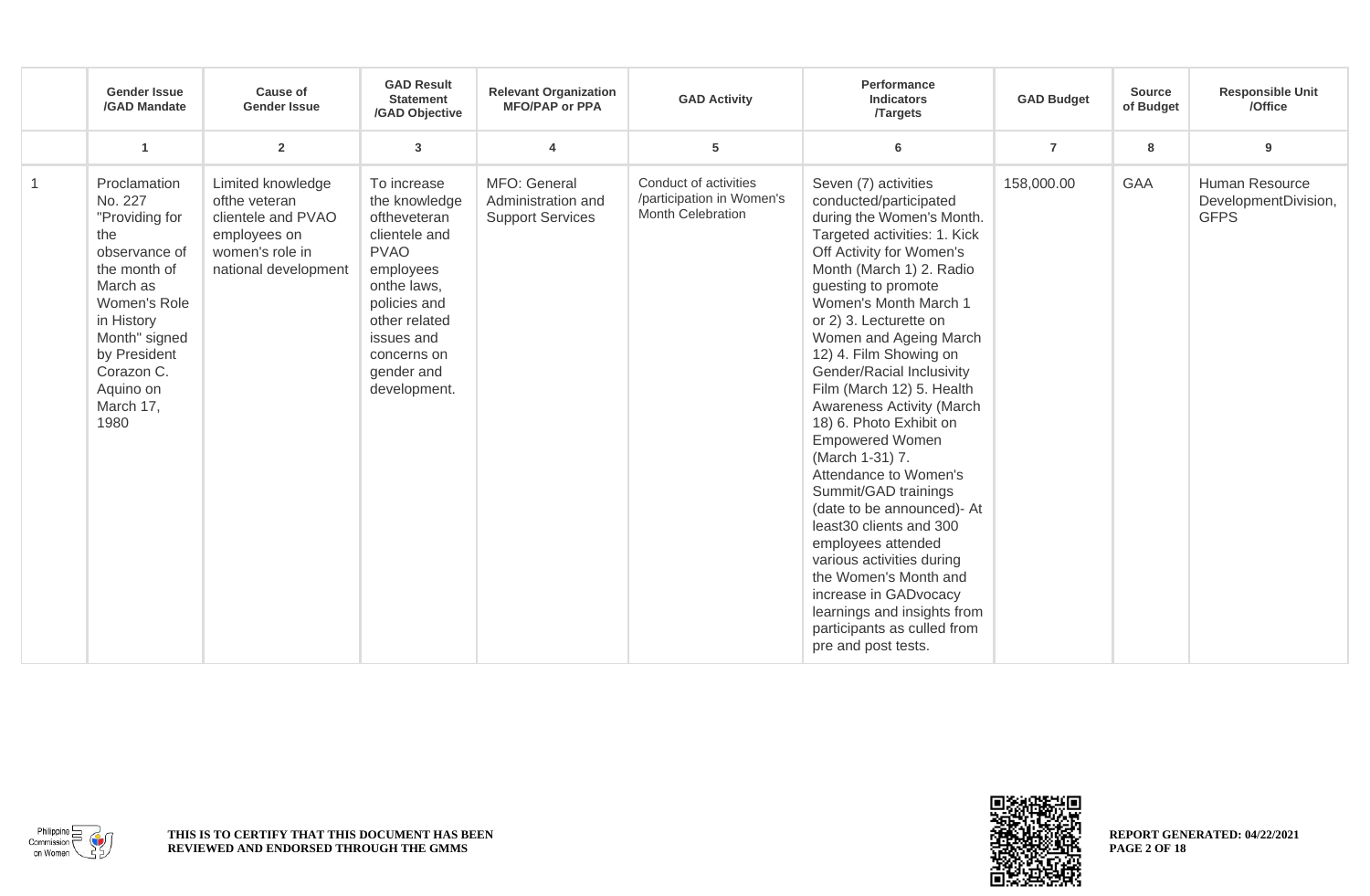|                | <b>Gender Issue</b><br>/GAD Mandate                                                                                                                                                                             | <b>Cause of</b><br><b>Gender Issue</b>                              | <b>GAD Result</b><br><b>Statement</b><br>/GAD Objective                                                                              | <b>Relevant Organization</b><br><b>MFO/PAP or PPA</b>         | <b>GAD Activity</b>                                                                                                                                                                                                                                                            | Performance<br><b>Indicators</b><br><b>Targets</b>                                                                                                                                                                                                                                                                                                                                                                                                                                                    | <b>GAD Budget</b> | <b>Source</b><br>of Budget | <b>Responsible Unit</b><br>/Office    |
|----------------|-----------------------------------------------------------------------------------------------------------------------------------------------------------------------------------------------------------------|---------------------------------------------------------------------|--------------------------------------------------------------------------------------------------------------------------------------|---------------------------------------------------------------|--------------------------------------------------------------------------------------------------------------------------------------------------------------------------------------------------------------------------------------------------------------------------------|-------------------------------------------------------------------------------------------------------------------------------------------------------------------------------------------------------------------------------------------------------------------------------------------------------------------------------------------------------------------------------------------------------------------------------------------------------------------------------------------------------|-------------------|----------------------------|---------------------------------------|
|                | $\blacktriangleleft$                                                                                                                                                                                            | $\overline{2}$                                                      | 3                                                                                                                                    | $\overline{4}$                                                | 5                                                                                                                                                                                                                                                                              | 6                                                                                                                                                                                                                                                                                                                                                                                                                                                                                                     | $\overline{7}$    | 8                          | 9                                     |
| $\overline{2}$ | Low level of<br>awareness<br>and<br>understanding<br>of GAD laws,<br>issues and<br>concerns<br>including those<br>related to<br>Women,<br>Peace and<br>Security<br>among<br>client-veterans<br>and<br>employees | Limited publication of<br><b>IEC</b> materials and<br>info campaign | To deepen<br>appreciation of<br>GAD concepts,<br>issues and<br>concerns<br>among the<br>external and<br>internal clients<br>of PVAO. | MFO: General<br>Administration and<br><b>Support Services</b> | Production and<br>distribution of IEC<br>materials such as news<br>magazines, flyers, posters,<br>primers, manuals,<br>handouts, and brochures<br>on GAD and<br>gender-responsive laws<br>and policies to veteran<br>organizations and the<br>veteran-clientele<br>nationwide. | PVAO Bulletin/Magazine<br>with at least one (1) GAD<br>write- up per quarter/<br>20,000 copies magazine<br>for one $(1)$ year or $5,000$<br>copies per quarter Online<br>posting of GADIEC<br>materials atthe<br><b>PVAOEmployees Online</b><br>Forumby the end of the<br>year Two(2) GAD exhibits<br>set: Women's Month<br>(March) and 18-day<br>Campaign to End VAW<br>(between November 25 to<br>December 12) - for one (1)<br>year or 5,000 copies per<br>quarter by the end of the<br>year by Q4 | 686,500.00        | <b>GAA</b>                 | <b>Public Affairs Office</b><br>(PAO) |



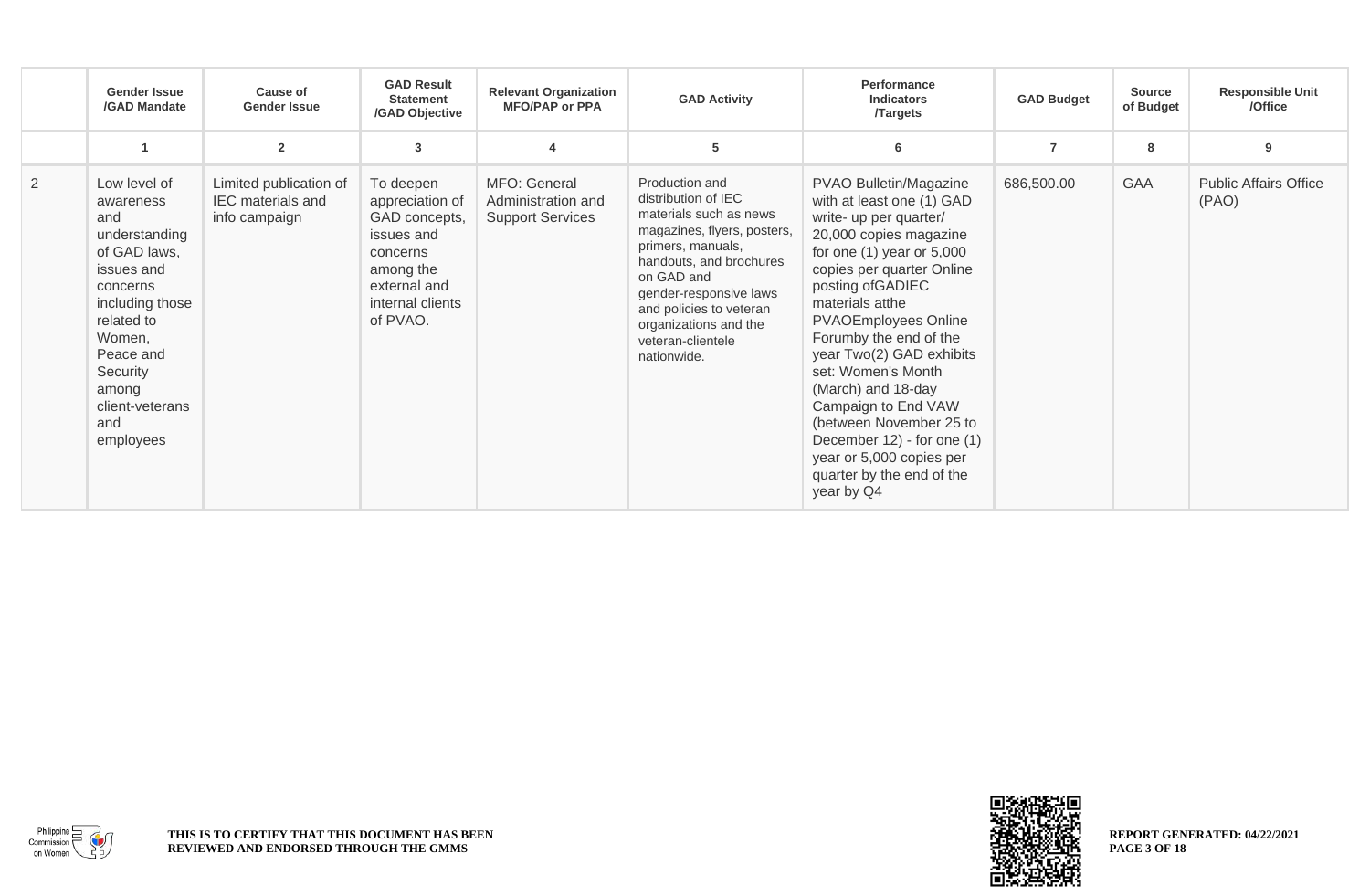|   | <b>Gender Issue</b><br><b>/GAD Mandate</b>                                                                                                                                                                      | Cause of<br><b>Gender Issue</b>                                     | <b>GAD Result</b><br><b>Statement</b><br>/GAD Objective                                                                             | <b>Relevant Organization</b><br><b>MFO/PAP or PPA</b>         | <b>GAD Activity</b>                                                    | Performance<br><b>Indicators</b><br><b>Targets</b>                                                                                                                                                                                                                                                                                                                                                                            | <b>GAD Budget</b> | <b>Source</b><br>of Budget | <b>Responsible Unit</b><br>/Office    |
|---|-----------------------------------------------------------------------------------------------------------------------------------------------------------------------------------------------------------------|---------------------------------------------------------------------|-------------------------------------------------------------------------------------------------------------------------------------|---------------------------------------------------------------|------------------------------------------------------------------------|-------------------------------------------------------------------------------------------------------------------------------------------------------------------------------------------------------------------------------------------------------------------------------------------------------------------------------------------------------------------------------------------------------------------------------|-------------------|----------------------------|---------------------------------------|
|   | $\overline{1}$                                                                                                                                                                                                  | $\overline{2}$                                                      | 3                                                                                                                                   | $\overline{4}$                                                | 5                                                                      | 6                                                                                                                                                                                                                                                                                                                                                                                                                             | $\overline{7}$    | 8                          | 9                                     |
| 3 | Low level of<br>awareness<br>and<br>understanding<br>of GAD laws,<br>issues and<br>concerns<br>including those<br>related to<br>Women,<br>Peace and<br>Security<br>among<br>client-veterans<br>and<br>employees | Limited publication of<br><b>IEC</b> materials and<br>info campaign | To deepen<br>appreciation of<br>GAD concepts,<br>issues and<br>concerns<br>among the<br>external and<br>internal clients<br>of PVAO | MFO: General<br>Administration and<br><b>Support Services</b> | Production of short videos<br>on empowered women<br>and women veterans | Production of one (1)<br>GAD-related video on<br>empowered women for<br>posting in PVAO's website<br>and social media accounts.<br>Empowered women are<br>those who occupy pivotal<br>roles in the government<br>sector and who have<br>significantly ushered<br>gender and development<br>in their respective<br>agencies.- At least one (1)<br>GAD-related video<br>uploaded at the<br><b>PVAOEmployees Online</b><br>Forum | 75,000.00         | <b>GAA</b>                 | <b>Public Affairs Office</b><br>(PAO) |

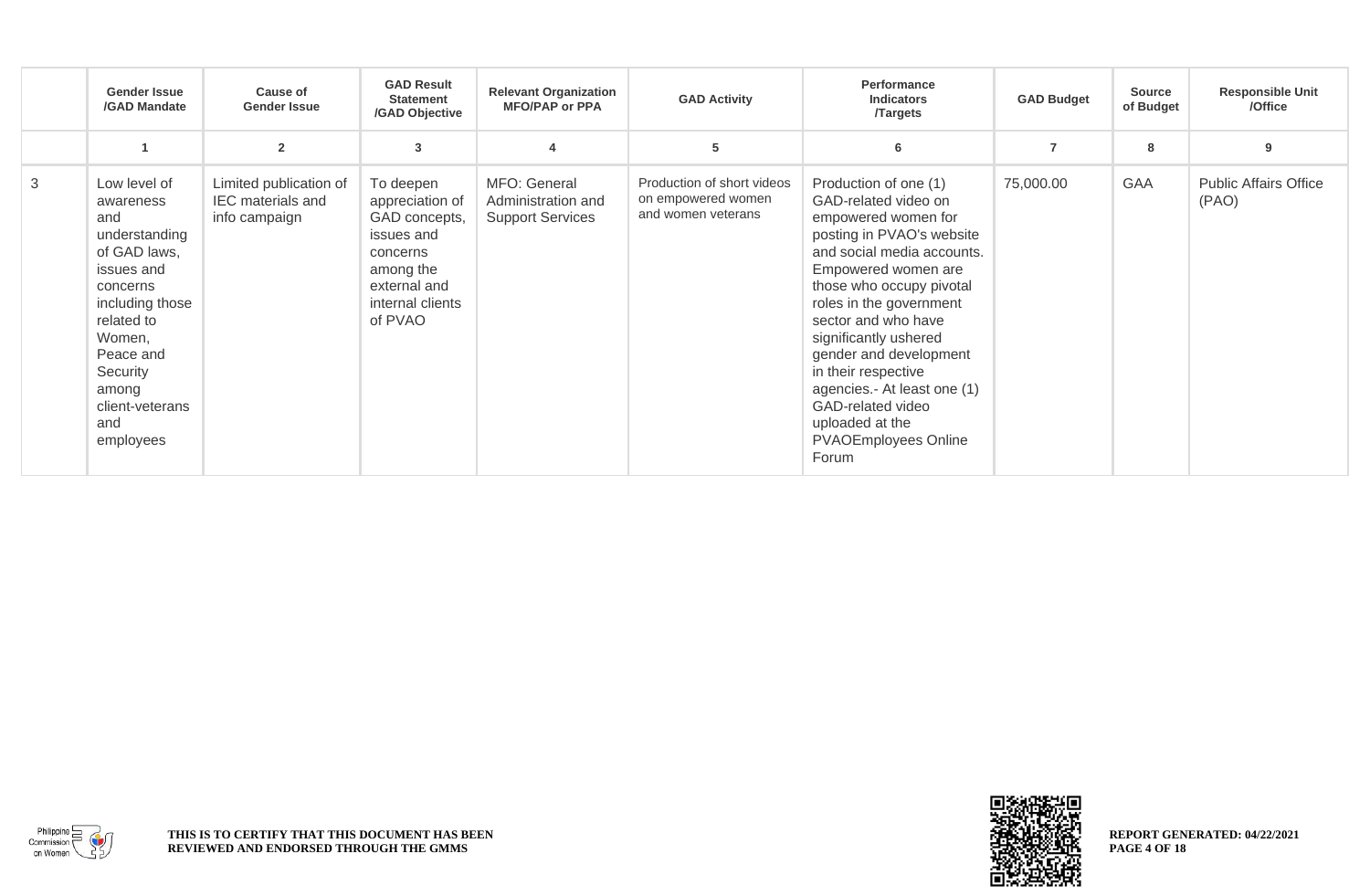|                | <b>Gender Issue</b><br>/GAD Mandate                                                                                                                     | Cause of<br><b>Gender Issue</b>                                                                    | <b>GAD Result</b><br><b>Statement</b><br>/GAD Objective                                                                                                                  | <b>Relevant Organization</b><br><b>MFO/PAP or PPA</b>         | <b>GAD Activity</b>                                                                                                                                                                                                                                                                                                                                                                                                                                                                                          | Performance<br><b>Indicators</b><br><b>Targets</b>                                                                                   | <b>GAD Budget</b> | <b>Source</b><br>of Budget | <b>Responsible Unit</b><br>/Office     |
|----------------|---------------------------------------------------------------------------------------------------------------------------------------------------------|----------------------------------------------------------------------------------------------------|--------------------------------------------------------------------------------------------------------------------------------------------------------------------------|---------------------------------------------------------------|--------------------------------------------------------------------------------------------------------------------------------------------------------------------------------------------------------------------------------------------------------------------------------------------------------------------------------------------------------------------------------------------------------------------------------------------------------------------------------------------------------------|--------------------------------------------------------------------------------------------------------------------------------------|-------------------|----------------------------|----------------------------------------|
|                | $\overline{1}$                                                                                                                                          | $\overline{2}$                                                                                     | 3                                                                                                                                                                        | $\boldsymbol{\Delta}$                                         | 5                                                                                                                                                                                                                                                                                                                                                                                                                                                                                                            | 6                                                                                                                                    | $\overline{7}$    | 8                          | 9                                      |
| $\overline{4}$ | Low level of<br>awareness<br>and<br>understanding<br>of veterans<br>rights and<br>privileges on<br>claims for<br>pension and<br>non pension<br>benefits | Limited knowledge<br>on veterans rights<br>and privilegeson<br>pension and non<br>pension benefits | To increase<br>the<br>understanding<br>of veteran<br>clientele<br>regarding their<br>rights and<br>privileges on<br>claims for<br>pension and<br>non pension<br>benefits | MFO: General<br>Administration and<br><b>Support Services</b> | Provision of legal<br>assistance for women<br>veteran clientele thru the<br>Women's Desk, Online<br>women's desk shall be<br>availed by women<br>veterans who belong in<br>the vulnerable group<br>(ages 66 and up) who are<br>not allowed to go out or to<br>those who do not have<br>access to transportation<br>going to PVAO office.<br>Irrespective of mode, the<br>same kind of legal<br>assistance for the women<br>veteran clientele shall be<br>accorded with existing<br>policies and regulations. | Provided legal assistance<br>to 5-10 women veteran<br>clientele at the PVAO<br>Women's Desk or online<br>PVAO Women's Desk -by<br>Q4 | 5,347.00          | GAA                        | <b>Legal Affairs Division</b><br>(LAD) |

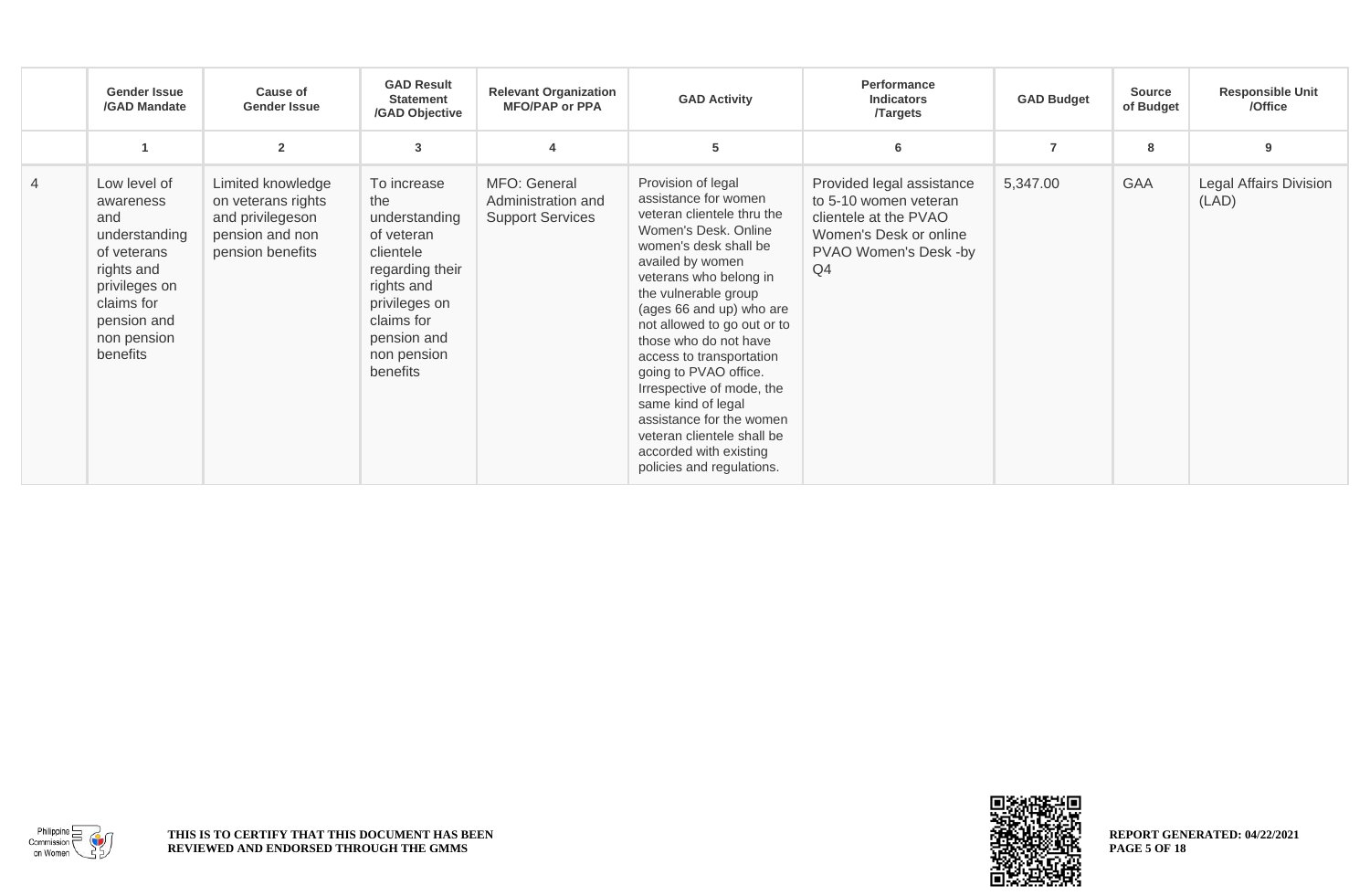|   | <b>Gender Issue</b><br>/GAD Mandate                                                                                                                                                                                                                                                     | <b>Cause of</b><br><b>Gender Issue</b>                                                                                                                                                                                                                                            | <b>GAD Result</b><br><b>Statement</b><br>/GAD Objective              | <b>Relevant Organization</b><br><b>MFO/PAP or PPA</b>                                                            | <b>GAD Activity</b>                                                                        | <b>Performance</b><br><b>Indicators</b><br><b>Targets</b>                   | <b>GAD Budget</b> | <b>Source</b><br>of Budget | <b>Responsible Unit</b><br>/Office         |  |  |  |
|---|-----------------------------------------------------------------------------------------------------------------------------------------------------------------------------------------------------------------------------------------------------------------------------------------|-----------------------------------------------------------------------------------------------------------------------------------------------------------------------------------------------------------------------------------------------------------------------------------|----------------------------------------------------------------------|------------------------------------------------------------------------------------------------------------------|--------------------------------------------------------------------------------------------|-----------------------------------------------------------------------------|-------------------|----------------------------|--------------------------------------------|--|--|--|
|   | -4                                                                                                                                                                                                                                                                                      | $\overline{\mathbf{2}}$                                                                                                                                                                                                                                                           | 3                                                                    |                                                                                                                  | 5                                                                                          | 6                                                                           | $\overline{7}$    | 8                          | 9                                          |  |  |  |
| 5 | "Pillar No.<br><b>Action Point</b><br><b>NAPWPS</b><br>2017 - 2022:<br>Areas affected<br>and/or prone<br>to conflict<br>situations<br>brought about<br>by insurgency,<br>tribal wars,<br>rido, etc. and<br>possible<br>vulnerabilities<br>of women in<br>these contexts<br>identified " | Insufficient attention<br>accorded to database<br>due to the low level<br>of awareness on the<br>importance of<br>sex-disaggregated<br>data as one the key<br>factors in the<br>formulation of GAD<br>plans and programs<br>and responsive<br>actions to the COVID<br>19 pandemic | To practice<br>sex<br>disaggregation<br>of data in<br>conflict areas | MFO: Filipino<br>Veterans<br>Empowered -<br><b>Veterans Welfare</b><br>and Benefits<br>Administration<br>Program | Create a database<br>containing sex<br>disaggregated data and<br>other gender related data | Created and updated<br>(quarterly) database of<br>conflict areas- quarterly | 15,600.00         | GAA                        | Management<br>Information<br>Division/GFPS |  |  |  |
|   | <b>ORGANIZATION-FOCUSED ACTIVITIES</b>                                                                                                                                                                                                                                                  |                                                                                                                                                                                                                                                                                   |                                                                      |                                                                                                                  |                                                                                            |                                                                             |                   |                            |                                            |  |  |  |



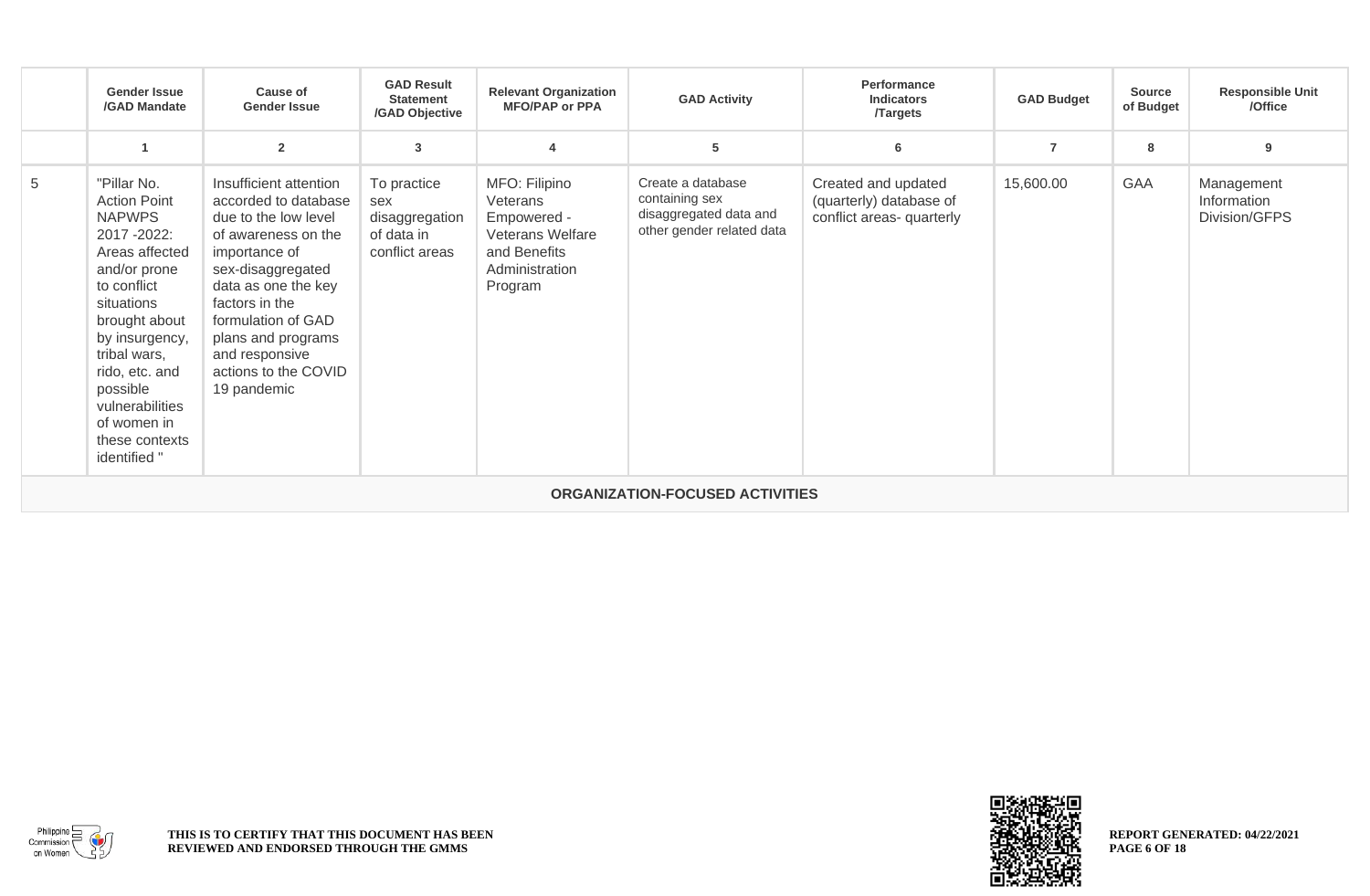|   | <b>Gender Issue</b><br>/GAD Mandate                                                                                                                                           | <b>Cause of</b><br><b>Gender Issue</b>                                                                                                        | <b>GAD Result</b><br><b>Statement</b><br>/GAD Objective                                                                                                       | <b>Relevant Organization</b><br><b>MFO/PAP or PPA</b>         | <b>GAD Activity</b>                                                                                                                                                                                                                                                | Performance<br><b>Indicators</b><br><b>Targets</b>                                                                                                                                                                                                                                                                                                                                                                                                                                                                                     | <b>GAD Budget</b> | <b>Source</b><br>of Budget | <b>Responsible Unit</b><br>/Office                      |
|---|-------------------------------------------------------------------------------------------------------------------------------------------------------------------------------|-----------------------------------------------------------------------------------------------------------------------------------------------|---------------------------------------------------------------------------------------------------------------------------------------------------------------|---------------------------------------------------------------|--------------------------------------------------------------------------------------------------------------------------------------------------------------------------------------------------------------------------------------------------------------------|----------------------------------------------------------------------------------------------------------------------------------------------------------------------------------------------------------------------------------------------------------------------------------------------------------------------------------------------------------------------------------------------------------------------------------------------------------------------------------------------------------------------------------------|-------------------|----------------------------|---------------------------------------------------------|
|   |                                                                                                                                                                               | $\overline{2}$                                                                                                                                | 3                                                                                                                                                             | $\boldsymbol{\Lambda}$                                        | 5                                                                                                                                                                                                                                                                  | 6                                                                                                                                                                                                                                                                                                                                                                                                                                                                                                                                      | $\overline{7}$    | 8                          | 9                                                       |
| 6 | Presidential<br>Proclamation<br>1172,<br>"Declaring<br>November 25<br>to December<br>12 of every<br>year as the<br>18-day<br>campaign to<br>end Violence<br>Against<br>Women" | Limited knowledge of<br>PVAO officials and<br>employees on<br>women's rights and<br>recognizing and<br>addressing<br>gender-based<br>violence | To increase<br>awareness of<br>PVAO officials<br>and<br>employees on<br>women's rights<br>and<br>recognizing<br>and<br>addressing<br>gender-based<br>violence | MFO: General<br>Administration and<br><b>Support Services</b> | Conduct of activities/<br>participation on 18-day<br>Campaign to End VAW<br>Target Activities: Kick-Off<br>Activity, Orange Your Icon<br>Activity, Showing of<br>Gender-Based Violence<br>Films and Attendance on<br>seminars and/or webinars<br>that tackles VAWC | Three (3) activities<br>conducted/participated<br>during the 18-Day<br>Campaign period to End<br>VAW. At least 300 officials<br>and employees who<br>participated in<br>GADvocacies. Additional<br>updates, learning and<br>insights gained on how to<br>avoid abuse and violence<br>among women- by Q4.<br>Targeted activities: Kick<br>Off, Orange Your Icon,<br>Showing of Gender-Based<br>Violence Films and<br>Attendance on seminars<br>and/or webinars that<br>tackles VAWC- at least<br>300 officials and<br>employees - by Q4 | 50,000.00         | <b>GAA</b>                 | Human Resource<br><b>Development Division</b><br>/ GFPS |



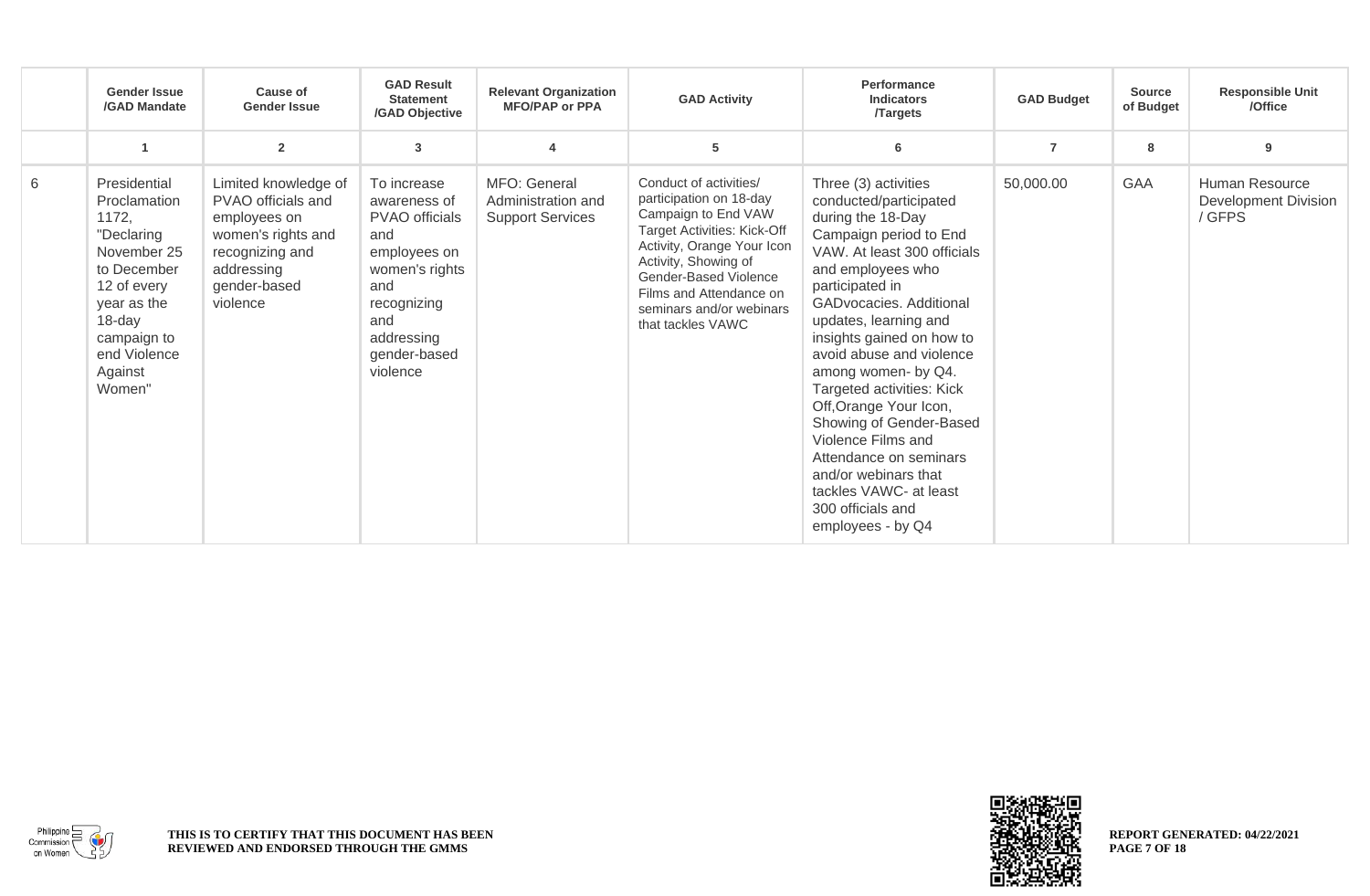|                | <b>Gender Issue</b><br>/GAD Mandate                                                                    | <b>Cause of</b><br><b>Gender Issue</b>                                         | <b>GAD Result</b><br><b>Statement</b><br>/GAD Objective         | <b>Relevant Organization</b><br><b>MFO/PAP or PPA</b>         | <b>GAD Activity</b>                   | Performance<br><b>Indicators</b><br><b>Targets</b>                                                                                                                                                                                                                                                                                          | <b>GAD Budget</b> | <b>Source</b><br>of Budget | <b>Responsible Unit</b><br>/Office                      |
|----------------|--------------------------------------------------------------------------------------------------------|--------------------------------------------------------------------------------|-----------------------------------------------------------------|---------------------------------------------------------------|---------------------------------------|---------------------------------------------------------------------------------------------------------------------------------------------------------------------------------------------------------------------------------------------------------------------------------------------------------------------------------------------|-------------------|----------------------------|---------------------------------------------------------|
|                |                                                                                                        | $\overline{2}$                                                                 | 3                                                               |                                                               | 5                                     | 6                                                                                                                                                                                                                                                                                                                                           |                   | 8                          | 9                                                       |
| $\overline{7}$ | Lack of active<br>involvement of<br>men in GAD<br>activities and<br>Gender<br>mainstreaming<br>efforts | Men have inadequate<br>knowledge and<br>understanding of<br>their role in GAD. | To see more<br>involvement of<br>men in gender<br>mainstreaming | MFO: General<br>Administration and<br><b>Support Services</b> | Conduct/support of MOVE<br>activities | Two (2) MOVE activities<br>conducted/supportedwith<br>at least 15 male<br>employees attendees - by<br>Q4.Targeted activities -<br>GST for Men (Nov 26),<br>Lakad Para sa Pagwakas<br>ng Karahasan (Dec 12),<br>and Participation of Men in<br>Anti VAW campaign (Nov<br>15 onwards). - at least 15<br>male employees attendees<br>$-$ by Q4 | 20,000.00         | <b>GAA</b>                 | Human Resource<br><b>Development Division</b><br>/ GFPS |



**REPORT GENERATED: 04/22/2021 PAGE 8 OF 18**

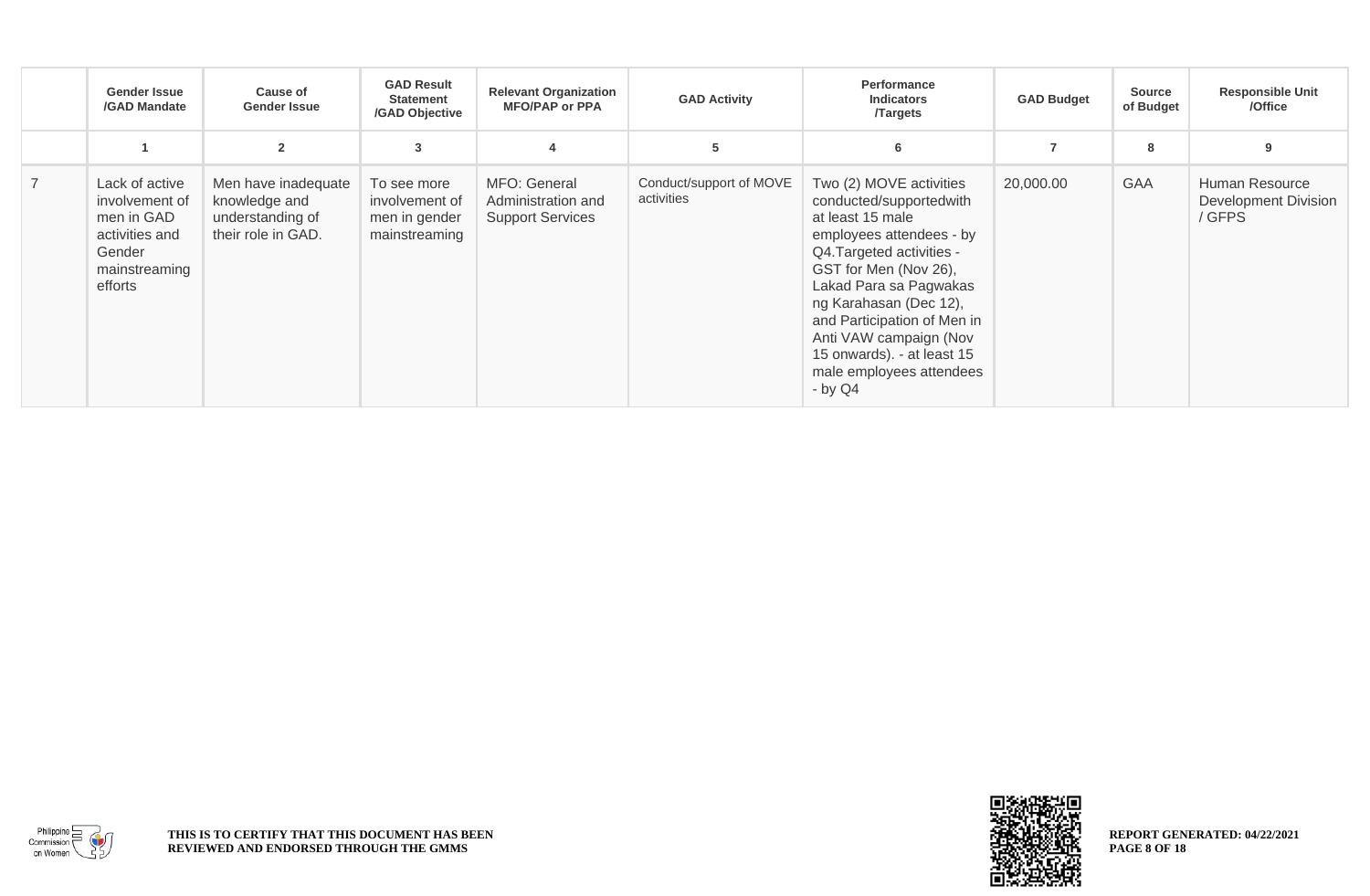|   | <b>Gender Issue</b><br>/GAD Mandate                                                                               | <b>Cause of</b><br><b>Gender Issue</b>                                                                                                | <b>GAD Result</b><br><b>Statement</b><br>/GAD Objective                                                                                                                                                                                                                                                                               | <b>Relevant Organization</b><br><b>MFO/PAP or PPA</b>         | <b>GAD Activity</b>                                                         | Performance<br><b>Indicators</b><br><b>Targets</b>                                                                                                                                                                                                                                                                                                                                                                                                                                                                                                                                                                                    | <b>GAD Budget</b> | <b>Source</b><br>of Budget | <b>Responsible Unit</b><br>/Office                    |
|---|-------------------------------------------------------------------------------------------------------------------|---------------------------------------------------------------------------------------------------------------------------------------|---------------------------------------------------------------------------------------------------------------------------------------------------------------------------------------------------------------------------------------------------------------------------------------------------------------------------------------|---------------------------------------------------------------|-----------------------------------------------------------------------------|---------------------------------------------------------------------------------------------------------------------------------------------------------------------------------------------------------------------------------------------------------------------------------------------------------------------------------------------------------------------------------------------------------------------------------------------------------------------------------------------------------------------------------------------------------------------------------------------------------------------------------------|-------------------|----------------------------|-------------------------------------------------------|
|   | -1                                                                                                                | $\overline{\mathbf{2}}$                                                                                                               | 3                                                                                                                                                                                                                                                                                                                                     |                                                               | 5                                                                           | 6                                                                                                                                                                                                                                                                                                                                                                                                                                                                                                                                                                                                                                     | $\overline{7}$    | 8                          | 9                                                     |
| 8 | GFPS and<br>staff of PVAO<br>lack the<br>capability to<br>address or<br>respond to<br>gender issues<br>of clients | Lack of gender<br>trainings on Gender<br>Analysis by the<br>GFPS who lack<br>material time due to<br>executive/managerial<br>workload | To sustain the<br>organizational<br>capability to<br>mainstream<br>gender among<br>PVAO officials<br>and<br>employees<br>and their PAPs.<br>To enhance<br>the capability<br>of the GFPS<br>and staff in<br>mainstreaming<br>gender in the<br>organization<br>and in<br>addressing<br>gender issues<br>among clients<br>and personnel. | MFO: General<br>Administration and<br><b>Support Services</b> | <b>Conduct of Gender</b><br>Analysis Training for<br>GFPS and staff of PVAO | One seminar-workshop on<br>Gender Analysis by Q4<br>with 40 participants, 20<br>Female and 20 Male.<br>Enhanced<br>competencies/increase in<br>knowledge of the<br>GFPS/TWG/Secretariat in<br>identifying issues relevant<br>to the agency mandate as<br>gauged through pre and<br>post tests. One proposed<br>activity submitted to the<br>Administrator on the<br>identified issue as a result<br>of gender analysis by Q4<br>with forty (40) participants,<br>20Female and 20 Male.<br>Target topic: Gender<br>Analysis through the<br>Gender at Work<br>Framework- by Q4 with<br>forty (40) participants,<br>20Female and 20 Male | 40,000.00         | <b>GAA</b>                 | Human Resource<br>DevelopmentDivision,<br><b>GFPS</b> |



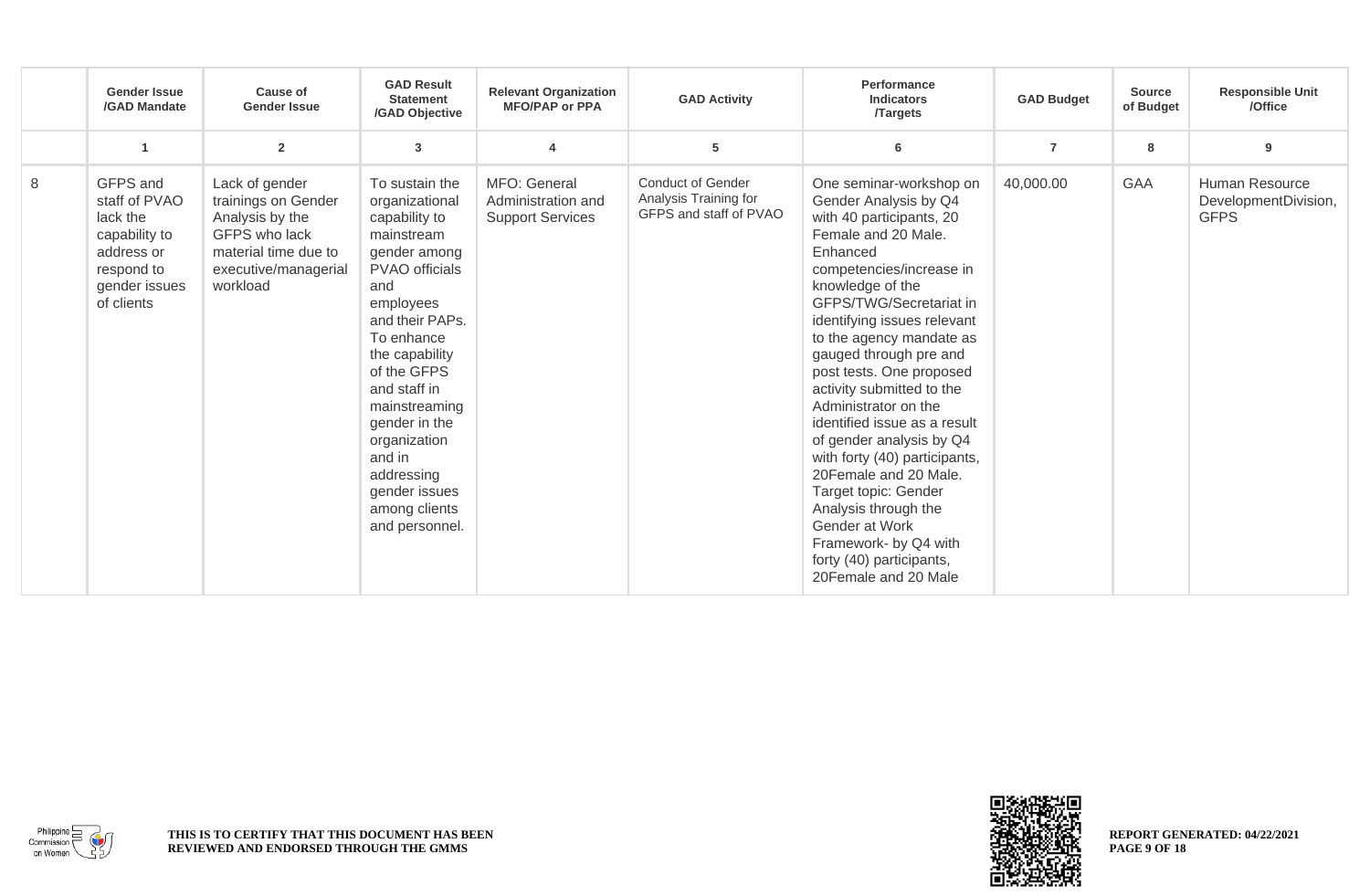|   | <b>Gender Issue</b><br>/GAD Mandate                                                                               | <b>Cause of</b><br><b>Gender Issue</b>                                                                                                                     | <b>GAD Result</b><br><b>Statement</b><br>/GAD Objective                                                                                                                                                                                                                                                                               | <b>Relevant Organization</b><br><b>MFO/PAP or PPA</b>         | <b>GAD Activity</b>                                                    | Performance<br><b>Indicators</b><br><b>Targets</b>                                                                                                                                                                                                                                    | <b>GAD Budget</b> | <b>Source</b><br>of Budget | <b>Responsible Unit</b><br>/Office                    |
|---|-------------------------------------------------------------------------------------------------------------------|------------------------------------------------------------------------------------------------------------------------------------------------------------|---------------------------------------------------------------------------------------------------------------------------------------------------------------------------------------------------------------------------------------------------------------------------------------------------------------------------------------|---------------------------------------------------------------|------------------------------------------------------------------------|---------------------------------------------------------------------------------------------------------------------------------------------------------------------------------------------------------------------------------------------------------------------------------------|-------------------|----------------------------|-------------------------------------------------------|
|   | -4                                                                                                                | $\overline{2}$                                                                                                                                             | 3                                                                                                                                                                                                                                                                                                                                     | $\overline{4}$                                                | 5                                                                      | 6                                                                                                                                                                                                                                                                                     | $\overline{7}$    | 8                          | 9                                                     |
| 9 | GFPS and<br>staff of PVAO<br>lack the<br>capability to<br>address or<br>respond to<br>gender issues<br>of clients | Lack of trainings on<br>Gender Responsive<br>Planning and<br>Budgeting by the<br>GFPS who lack<br>material time due to<br>executive/managerial<br>workload | To sustain the<br>organizational<br>capability to<br>mainstream<br>gender among<br>PVAO officials<br>and<br>employees<br>and their PAPs.<br>To enhance<br>the capability<br>of the GFPS<br>and staff in<br>mainstreaming<br>gender in the<br>organization<br>and in<br>addressing<br>gender issues<br>among clients<br>and personnel. | MFO: General<br>Administration and<br><b>Support Services</b> | Conduct of<br>Gender-Responsive<br>Planning and Budgeting<br>Workshop. | No. of officials and<br>employees who attended<br>the workshop. Enhanced<br>knowledge and skills of<br>participants in the<br>preparation of the<br>Agency's GAD Plan and<br>Budget - At least one (1)<br>seminar conducted by Q4<br>with 20 participants - Male<br>(10) Female (10). | 40,000.00         | <b>GAA</b>                 | Human Resource<br>DevelopmentDivision,<br><b>GFPS</b> |



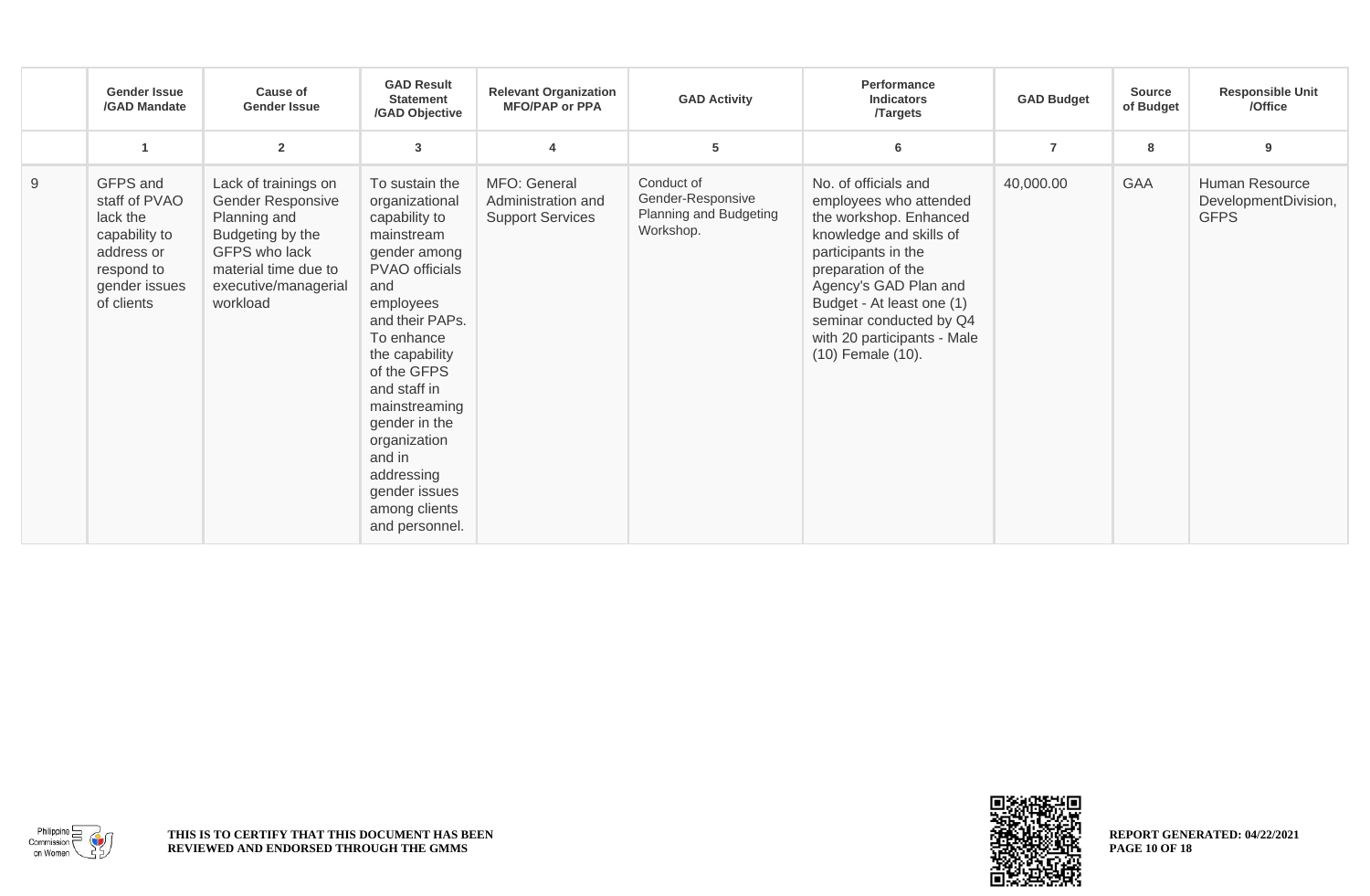|    | <b>Gender Issue</b><br>/GAD Mandate                                                                               | <b>Cause of</b><br><b>Gender Issue</b>                                                                                                                                                                     | <b>GAD Result</b><br><b>Statement</b><br>/GAD Objective                                                                                                                                                                                                                                                                               | <b>Relevant Organization</b><br><b>MFO/PAP or PPA</b>         | <b>GAD Activity</b>                                                                            | <b>Performance</b><br><b>Indicators</b><br><b>Targets</b>                                                                                                                                                                                        | <b>GAD Budget</b> | <b>Source</b><br>of Budget | <b>Responsible Unit</b><br>/Office                    |
|----|-------------------------------------------------------------------------------------------------------------------|------------------------------------------------------------------------------------------------------------------------------------------------------------------------------------------------------------|---------------------------------------------------------------------------------------------------------------------------------------------------------------------------------------------------------------------------------------------------------------------------------------------------------------------------------------|---------------------------------------------------------------|------------------------------------------------------------------------------------------------|--------------------------------------------------------------------------------------------------------------------------------------------------------------------------------------------------------------------------------------------------|-------------------|----------------------------|-------------------------------------------------------|
|    | $\overline{1}$                                                                                                    | $\overline{2}$                                                                                                                                                                                             | 3                                                                                                                                                                                                                                                                                                                                     | $\overline{4}$                                                | 5                                                                                              | 6                                                                                                                                                                                                                                                | $\overline{7}$    | 8                          | 9                                                     |
| 10 | GFPS and<br>staff of PVAO<br>lack the<br>capability to<br>address or<br>respond to<br>gender issues<br>of clients | Lack of capacity<br>development gender<br>training on<br><b>Harmonized Gender</b><br>and Development<br>Guidelines tool by the<br>GFPS who lack<br>materialtime due to<br>executive/managerial<br>workload | To sustain the<br>organizational<br>capability to<br>mainstream<br>gender among<br>PVAO officials<br>and<br>employees<br>and their PAPs.<br>To enhance<br>the capability<br>of the GFPS<br>and staff in<br>mainstreaming<br>gender in the<br>organization<br>and in<br>addressing<br>gender issues<br>among clients<br>and personnel. | MFO: General<br>Administration and<br><b>Support Services</b> | GFPS/TWG Workshop on<br>HGDG for the 3 major<br>programs of PVAO (3 or 4<br>MFO <sub>s</sub> ) | Workshop on the use of<br>HGDG tool conducted by<br>Q2. Ten (10) female and<br>ten (10) male<br>officials/GFPS and staff<br>who attended the seminar.<br>Enhanced capability to use<br>the HGDG tool on 3 major<br>programs assessed. - by<br>Q2 | 40,000.00         | GAA                        | Human Resource<br>DevelopmentDivision,<br><b>GFPS</b> |



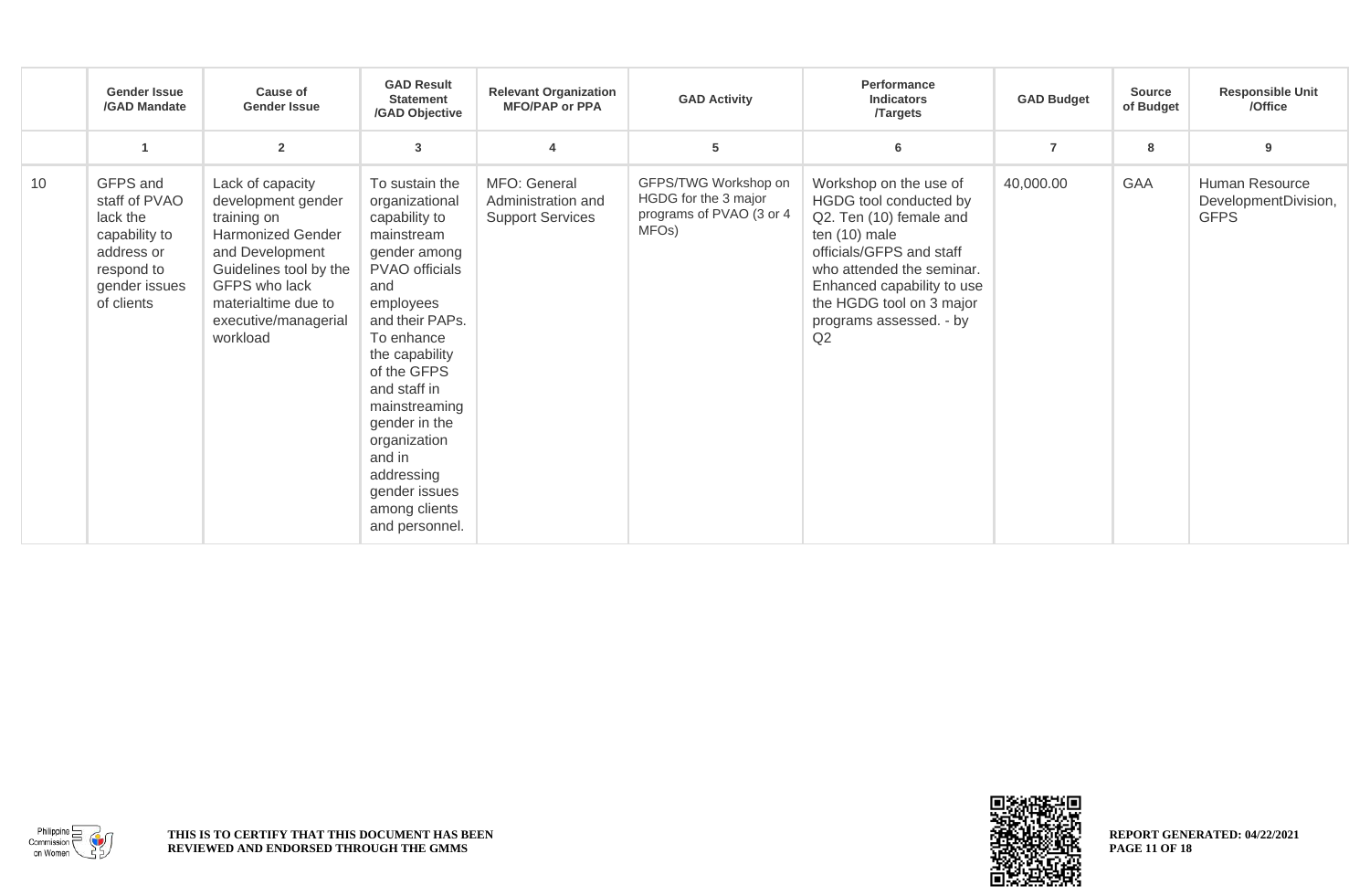|    | <b>Gender Issue</b><br>/GAD Mandate                                                                                  | <b>Cause of</b><br><b>Gender Issue</b>                                                           | <b>GAD Result</b><br><b>Statement</b><br>/GAD Objective                                                                                                    | <b>Relevant Organization</b><br><b>MFO/PAP or PPA</b>         | <b>GAD Activity</b>                                                                                                                                                  | Performance<br><b>Indicators</b><br><b>/Targets</b>                                                                                                                                                                                                                                                                                                                                                                                                                                             | <b>GAD Budget</b> | <b>Source</b><br>of Budget | <b>Responsible Unit</b><br>/Office                    |
|----|----------------------------------------------------------------------------------------------------------------------|--------------------------------------------------------------------------------------------------|------------------------------------------------------------------------------------------------------------------------------------------------------------|---------------------------------------------------------------|----------------------------------------------------------------------------------------------------------------------------------------------------------------------|-------------------------------------------------------------------------------------------------------------------------------------------------------------------------------------------------------------------------------------------------------------------------------------------------------------------------------------------------------------------------------------------------------------------------------------------------------------------------------------------------|-------------------|----------------------------|-------------------------------------------------------|
|    | $\blacktriangleleft$                                                                                                 | $\overline{2}$                                                                                   | $\mathbf{3}$                                                                                                                                               | $\overline{\mathbf{4}}$                                       | 5                                                                                                                                                                    | 6                                                                                                                                                                                                                                                                                                                                                                                                                                                                                               | $\overline{7}$    | 8                          | 9                                                     |
| 11 | GFPS and<br>staff of PVAO<br>lack the<br>capability to<br>address or<br>respond to<br>gender issues<br>of clients    | Lack of knowledge<br>and understanding of<br>gender-related laws.                                | To understand<br>and be able to<br>promote,<br>protect and<br>fulfill the rights<br>of women in<br>various sectors,<br>straight from<br>empowered<br>women | MFO: General<br>Administration and<br><b>Support Services</b> | GADvocacy talk on<br>CEDAW, Magna Carta of<br>Women, UNSCRs 1325 &<br>1820 and national laws<br>and policies related to<br>women, peace and<br>security, and others. | One (1) GADvocacy Talk<br>per quarter or four (4)<br>GADvocacy talksfor the<br>year on general gender<br>and development topics<br>such as Women in the<br>Military (Q1), GAD in the<br>Grassroots level (Q2),<br>GAD and the Safe Spaces<br>Act (Q3) andBusiness<br><b>Coalition for Women</b><br>Empowerment (Q4).<br>Number of female and<br>male participants who<br>gained updates/additional<br>knowledge, attitude, skills<br>on laws and policies<br>related to GAD by Q4. - -<br>by Q4 | 50,000.00         | <b>GAA</b>                 | Human Resource<br>DevelopmentDivision,<br><b>GFPS</b> |
| 12 | <b>GAD Office</b><br>lacks<br>adequately<br>trained<br>personnel who<br>will work full<br>time on the<br>GAD program | Limited staff<br>complement to<br>effectively implement<br>the agency's<br>mainstreaming efforts | To assist the<br>GFPS in<br>research and<br>policy<br>development<br>on top of<br>regular<br>administrative<br>tasks                                       | MFO: General<br>Administration and<br><b>Support Services</b> | Assist the GFPS in<br>research and policy<br>development                                                                                                             | One (1) GAD Technical<br>Assistant hired on COS<br>basis at<br>P21,600.00/month(18,000<br>as budgeted in previous<br>years 20% premium in<br>2021, subject to availability<br>offunds) - 1 personnel                                                                                                                                                                                                                                                                                            | 259,200.00        | <b>GAA</b>                 | Human Resource<br><b>Development Division</b>         |



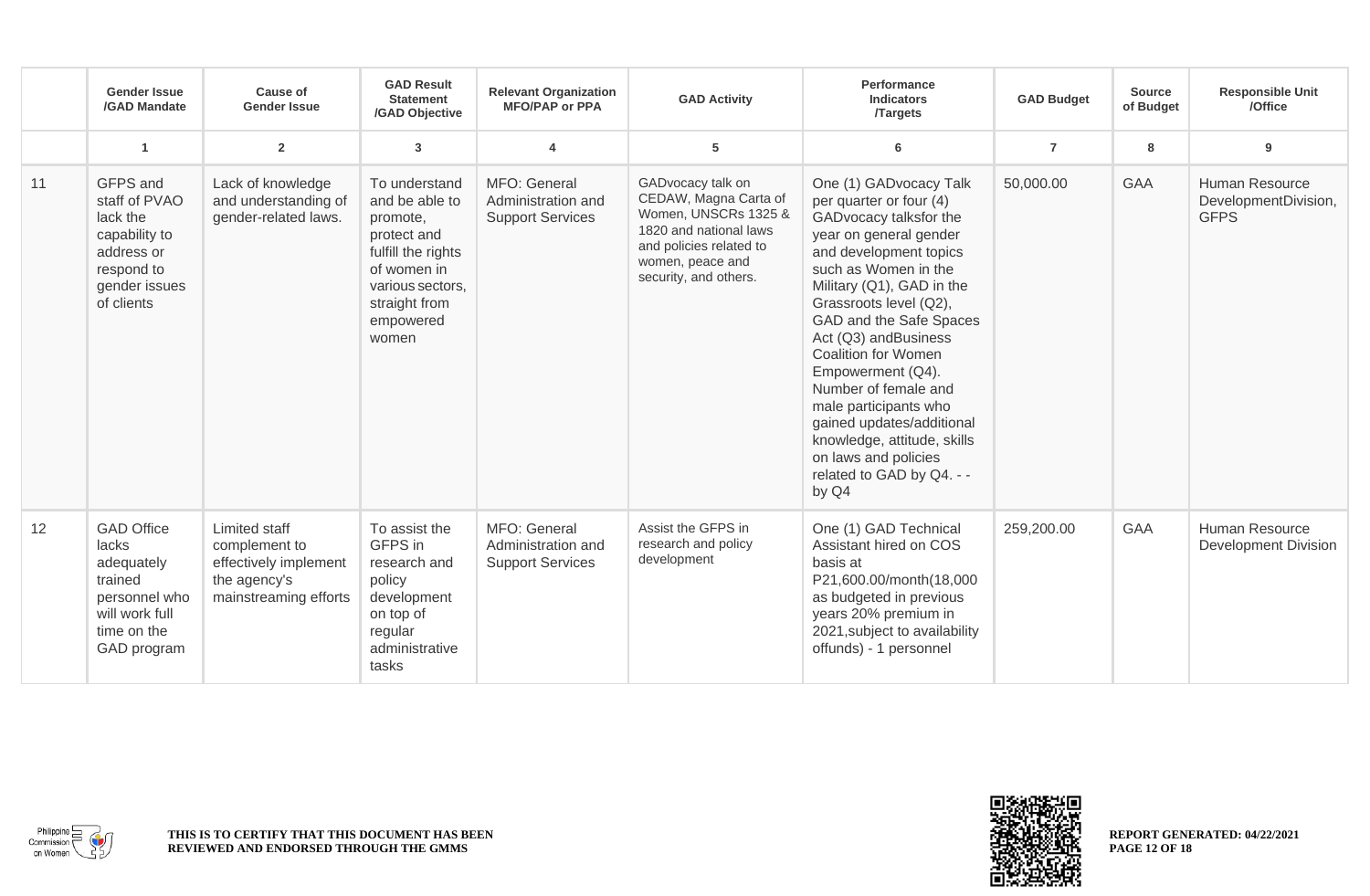|    | <b>Gender Issue</b><br>/GAD Mandate                                                                           | Cause of<br><b>Gender Issue</b>                                                                                                                                                                                                                                                   | <b>GAD Result</b><br><b>Statement</b><br>/GAD Objective                                                                                                           | <b>Relevant Organization</b><br><b>MFO/PAP or PPA</b>                              | <b>GAD Activity</b>                                                                                                                                                                                                                          | Performance<br><b>Indicators</b><br><b>Targets</b>                                                                                                                                                                                                                   | <b>GAD Budget</b> | <b>Source</b><br>of Budget | <b>Responsible Unit</b><br>/Office                                                                                                                             |
|----|---------------------------------------------------------------------------------------------------------------|-----------------------------------------------------------------------------------------------------------------------------------------------------------------------------------------------------------------------------------------------------------------------------------|-------------------------------------------------------------------------------------------------------------------------------------------------------------------|------------------------------------------------------------------------------------|----------------------------------------------------------------------------------------------------------------------------------------------------------------------------------------------------------------------------------------------|----------------------------------------------------------------------------------------------------------------------------------------------------------------------------------------------------------------------------------------------------------------------|-------------------|----------------------------|----------------------------------------------------------------------------------------------------------------------------------------------------------------|
|    |                                                                                                               | $\overline{2}$                                                                                                                                                                                                                                                                    | 3                                                                                                                                                                 |                                                                                    | 5                                                                                                                                                                                                                                            | 6                                                                                                                                                                                                                                                                    | $\overline{7}$    | 8                          | 9                                                                                                                                                              |
| 13 | Existing<br>Database is<br>not fully<br>compliant to<br>GAD and<br>COVID-19<br>requirements                   | Insufficient attention<br>accorded to database<br>due to the low level<br>of awareness on the<br>importance of<br>sex-disaggregated<br>data as one the key<br>factors in the<br>formulation of GAD<br>plans and programs<br>and responsive<br>actions to the COVID<br>19 pandemic | To establish a<br>functional GAD<br>and COVID-19<br>databases in<br>support of<br>gender and<br>COVID-19<br>responsive<br>plans and<br>programs in<br><b>PVAO</b> | MFO: MFO 1:<br>Administration of<br><b>Veterans Pensions</b><br>and Other Benefits | Enhancement and<br>maintenance of<br>sex-disaggregated<br>databases of: (1) PVAO<br>employees (2)<br>Veteran-clientele and their<br>dependents (3)<br>beneficiaries of PVAO<br>benefits and programs<br>including those in conflict<br>areas | Enhanced<br>sex-disaggregated<br>databases of PVAO<br>employees, veterans and<br>their dependents and<br>beneficiaries of PVAO<br>Benefits and Programs<br>including those in conflict<br>areas by Q4 and to include<br>COVID-19<br>sex-disaggregated data-<br>by Q4 | 20,000.00         | <b>GAA</b>                 | Management<br>Information Division /<br><b>Human Resource</b><br><b>Development Division</b><br>/Claims<br>Division/Veterans<br>Affairs Management<br>Division |
| 14 | Action Point 14:<br>Mainstreaming<br>of GPS in<br>existing<br>relevant<br>national and<br>local<br>mechanisms | Lack of integration of<br>WPS mandate in the<br>agency's<br>mainstreaming efforts                                                                                                                                                                                                 | To<br>institutionalize<br>the inclusion of<br>NAPWPS in<br>GPBs and<br><b>GAD ARS</b>                                                                             | MFO: General<br>Administration and<br><b>Support Services</b>                      | Harmonization of WPS<br>mandate in GAD Plan and<br>Budget and AR                                                                                                                                                                             | Completion of Harmonized<br>GPB and Accomplishment<br>Report on NAPWPS by Q4.<br>Utilization of budget is<br>through salary attribution<br>of personnel who prepare,<br>harmonize and auditthe<br>report. - by Q4                                                    | 50,000.00         | GAA                        | Planning and<br>Management<br>Division/GFPS                                                                                                                    |



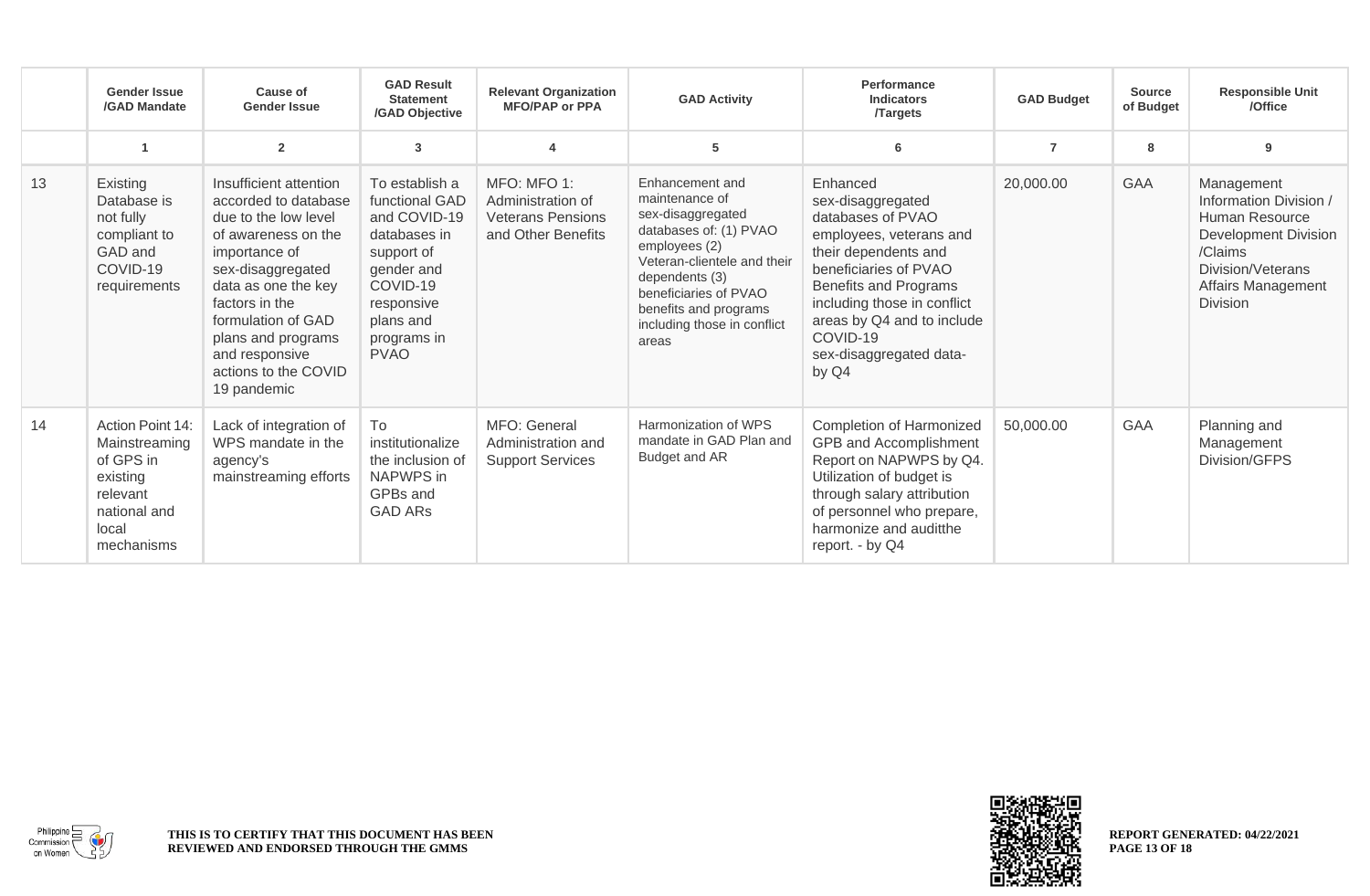|    | Gender Issue<br>/GAD Mandate                                                                                  | Cause of<br><b>Gender Issue</b>                                                   | <b>GAD Result</b><br><b>Statement</b><br>/GAD Objective                                     | <b>Relevant Organization</b><br><b>MFO/PAP or PPA</b>         | <b>GAD Activity</b>                           | Performance<br><b>Indicators</b><br><b>Targets</b>                                                                                        | <b>GAD Budget</b> | <b>Source</b><br>of Budget | <b>Responsible Unit</b><br>/Office          |
|----|---------------------------------------------------------------------------------------------------------------|-----------------------------------------------------------------------------------|---------------------------------------------------------------------------------------------|---------------------------------------------------------------|-----------------------------------------------|-------------------------------------------------------------------------------------------------------------------------------------------|-------------------|----------------------------|---------------------------------------------|
|    |                                                                                                               | $\overline{2}$                                                                    | 3                                                                                           |                                                               |                                               | 6                                                                                                                                         |                   | 8                          | 9                                           |
| 15 | Action Point 14:<br>Mainstreaming<br>of GPS in<br>existing<br>relevant<br>national and<br>local<br>mechanisms | Lack of integration of<br>GPS mandate in the<br>agency's<br>mainstreaming efforts | To enhance<br>and review<br>policy on the<br>agency's<br>gender<br>mainstreaming<br>efforts | MFO: General<br>Administration and<br><b>Support Services</b> | Conduct of NAPWPS and<br>GAD review and audit | GMEF by November.<br>Completion of Audit Report<br>on the WPS and GAD<br>accomplishments by Q2 by<br>the GAD-FPS and GAD<br>OPRs. - by Q2 | 30,000.00         | <b>GAA</b>                 | Planning and<br>Management<br>Division/GFPS |
|    | <b>ATTRIBUTED PROGRAM</b>                                                                                     |                                                                                   |                                                                                             |                                                               |                                               |                                                                                                                                           |                   |                            |                                             |



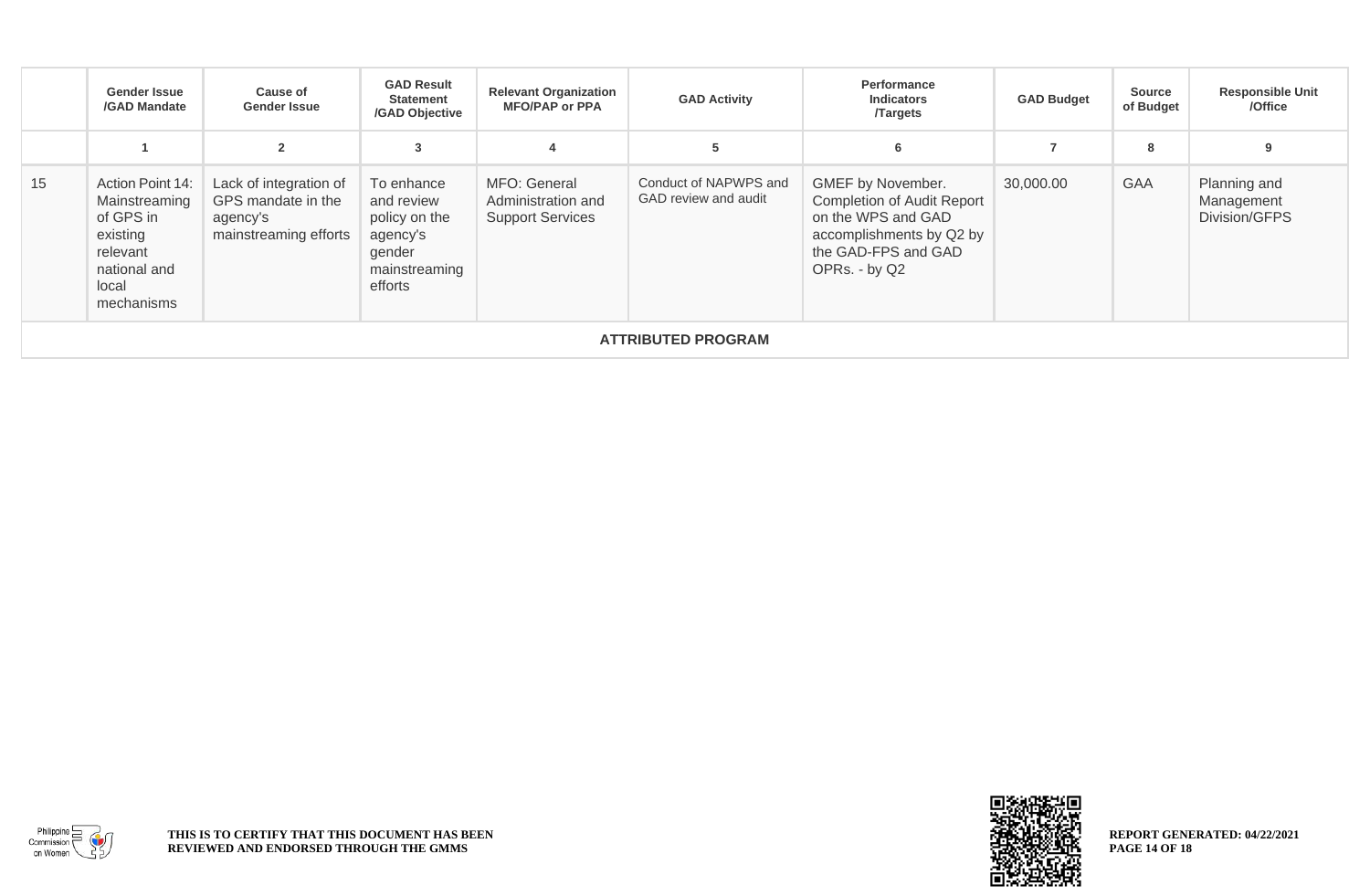|    | <b>Gender Issue</b><br>/GAD Mandate | <b>Cause of</b><br><b>Gender Issue</b> | <b>GAD Result</b><br><b>Statement</b><br>/GAD Objective | <b>Relevant Organization</b><br><b>MFO/PAP or PPA</b> | <b>GAD Activity</b>                                                                                                                                                                                                                                                                                                                                                                                                                                                                                                                                                                                                                                                                                                                                                                                         | Performance<br><b>Indicators</b><br><b>Targets</b> | <b>GAD Budget</b> | Source<br>of Budget | <b>Responsible Unit</b><br>/Office |
|----|-------------------------------------|----------------------------------------|---------------------------------------------------------|-------------------------------------------------------|-------------------------------------------------------------------------------------------------------------------------------------------------------------------------------------------------------------------------------------------------------------------------------------------------------------------------------------------------------------------------------------------------------------------------------------------------------------------------------------------------------------------------------------------------------------------------------------------------------------------------------------------------------------------------------------------------------------------------------------------------------------------------------------------------------------|----------------------------------------------------|-------------------|---------------------|------------------------------------|
|    | $\mathbf{1}$                        | $\overline{2}$                         | $\mathbf{3}$                                            | $\overline{4}$                                        | $5\phantom{.0}$                                                                                                                                                                                                                                                                                                                                                                                                                                                                                                                                                                                                                                                                                                                                                                                             | $6\phantom{a}$                                     | $\overline{7}$    | 8                   | $\boldsymbol{9}$                   |
| 16 |                                     |                                        |                                                         |                                                       | MFO 1. VETERANS<br><b>WELFARE AND</b><br><b>BENEFITS</b><br><b>ADMINISTRATION - this</b><br>program provides<br>assistance to men and<br>women beneficiaries<br>through timely delivery of<br>pension and non-pension<br>benefits with the help of<br>partner banks and<br>financial institutions.<br>Pension benefits include<br>Old Age Pension,<br>Disability Pension and<br>Death Pension.<br>Non-pension benefits<br>include Educational<br>Benefits, Burial<br>Assistance and<br><b>Hospitalization Benefits</b><br>thru the Veterans<br>Hospitalization and<br>Medical Care Program.<br>The administration of all<br>these benefits to men and<br>women heroes as well as<br>to their next of kin and<br>eligible beneficiaries<br>convey that the<br>government takes good<br>care of its veterans. |                                                    | 194,886,615.00    | GAA                 | <b>Claims Division</b>             |



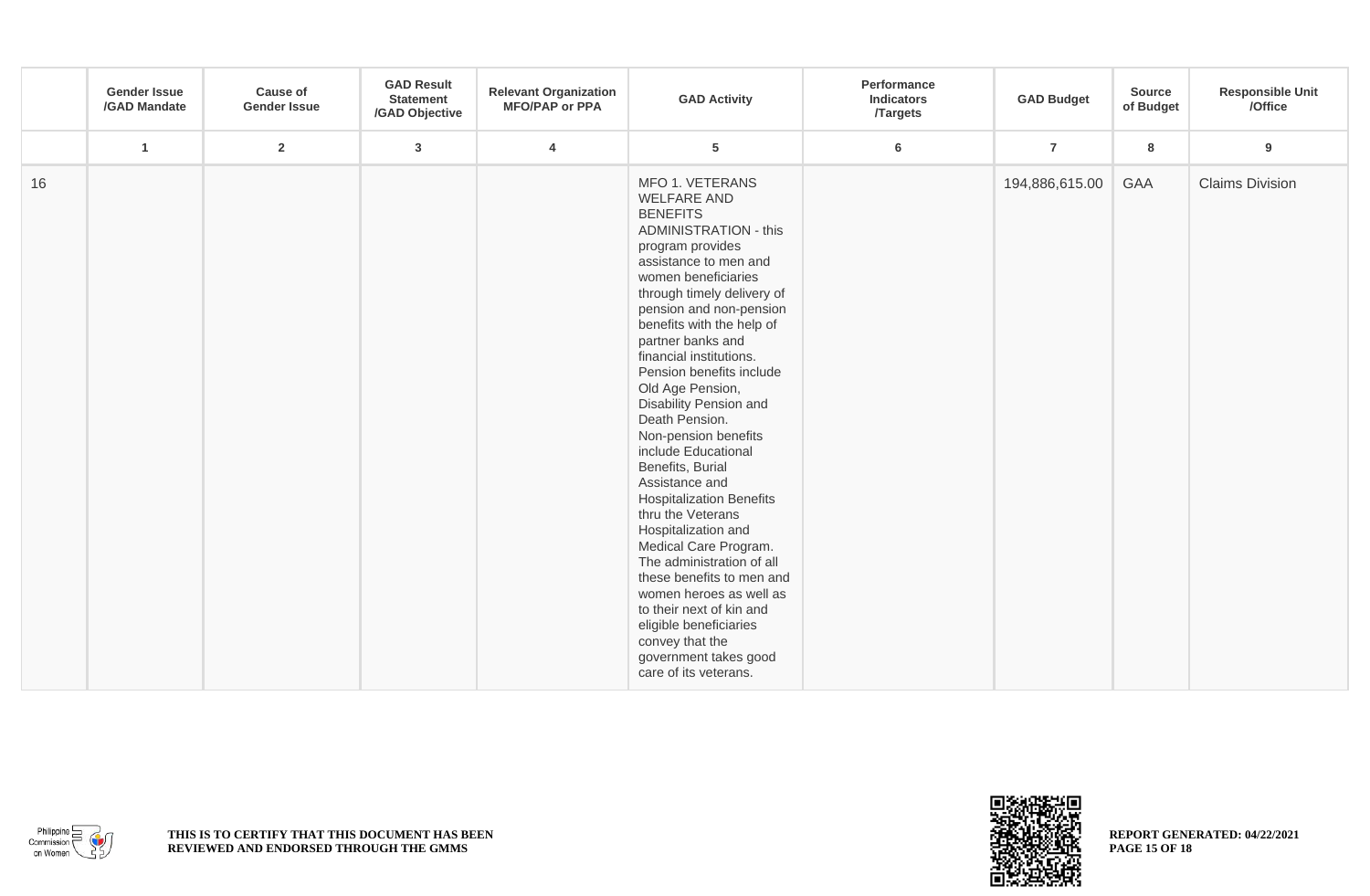|    | <b>Gender Issue</b><br>/GAD Mandate | <b>Cause of</b><br><b>Gender Issue</b> | <b>GAD Result</b><br><b>Statement</b><br>/GAD Objective | <b>Relevant Organization</b><br><b>MFO/PAP or PPA</b> | <b>GAD Activity</b>                                                                                                                                                                                                                                                                                                                                                                                                                                                                                                                                                        | Performance<br><b>Indicators</b><br><b>Targets</b> | <b>GAD Budget</b> | <b>Source</b><br>of Budget | <b>Responsible Unit</b><br>/Office                    |
|----|-------------------------------------|----------------------------------------|---------------------------------------------------------|-------------------------------------------------------|----------------------------------------------------------------------------------------------------------------------------------------------------------------------------------------------------------------------------------------------------------------------------------------------------------------------------------------------------------------------------------------------------------------------------------------------------------------------------------------------------------------------------------------------------------------------------|----------------------------------------------------|-------------------|----------------------------|-------------------------------------------------------|
|    | $\overline{1}$                      | $\overline{2}$                         | $\mathbf{3}$                                            | $\overline{4}$                                        | 5                                                                                                                                                                                                                                                                                                                                                                                                                                                                                                                                                                          | 6                                                  | $\overline{7}$    | 8                          | 9                                                     |
| 17 |                                     |                                        |                                                         |                                                       | MFO 2. VETERANS<br>AFFAIRS MANAGEMENT<br>PROGRAM - this program<br>aims to foster unity within<br>the Filipino Veterans<br>Community by<br>encouraging men and<br>women veterans to join<br>veterans organizations<br>and participate in pushing<br>reforms, enabling them to<br>build an empowered and<br>credible federation. The<br>assignment and<br>participation of women<br>veterans in leadership<br>roles/ board membership<br>in various veterans<br>organizations is<br>highlighted to make them<br>equal contributors to<br>policy development and<br>reforms. |                                                    | 6,104,223.00      | GAA                        | <b>Veterans Affairs</b><br><b>Management Division</b> |



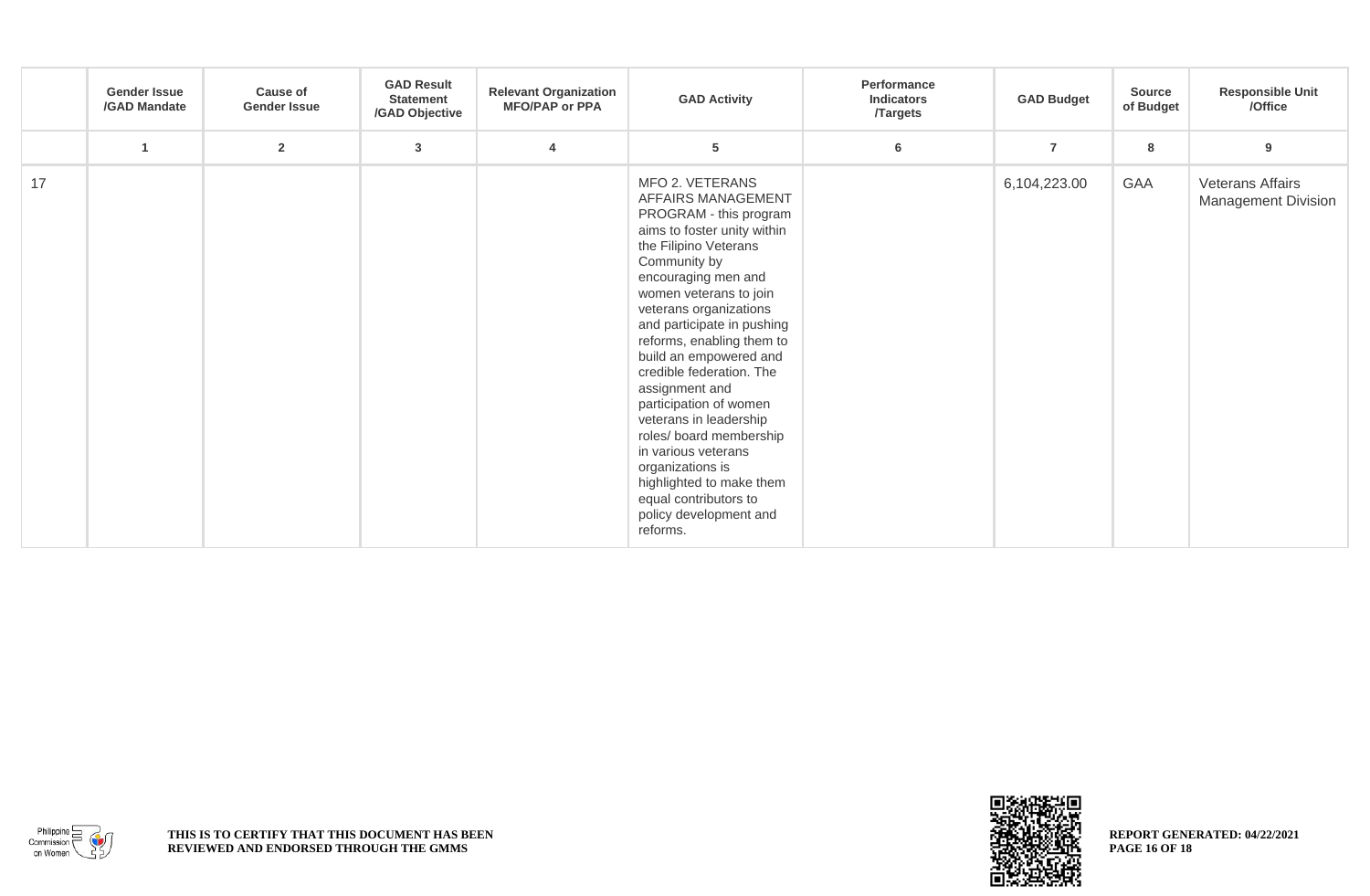|                         | <b>Gender Issue</b><br>/GAD Mandate | <b>Cause of</b><br><b>Gender Issue</b> | <b>GAD Result</b><br><b>Statement</b><br>/GAD Objective | <b>Relevant Organization</b><br><b>MFO/PAP or PPA</b> | <b>GAD Activity</b>                                                                                                                                                                                                                                                                                                                                                                                                                                                                           | Performance<br><b>Indicators</b><br><b>Targets</b> | <b>GAD Budget</b> | <b>Source</b><br>of Budget | <b>Responsible Unit</b><br>/Office                     |
|-------------------------|-------------------------------------|----------------------------------------|---------------------------------------------------------|-------------------------------------------------------|-----------------------------------------------------------------------------------------------------------------------------------------------------------------------------------------------------------------------------------------------------------------------------------------------------------------------------------------------------------------------------------------------------------------------------------------------------------------------------------------------|----------------------------------------------------|-------------------|----------------------------|--------------------------------------------------------|
|                         | $\overline{1}$                      | $\overline{2}$                         | $\mathbf{3}$                                            | $\overline{4}$                                        | 5                                                                                                                                                                                                                                                                                                                                                                                                                                                                                             | 6                                                  | $\overline{7}$    | 8                          | $\boldsymbol{9}$                                       |
| 18                      |                                     |                                        |                                                         |                                                       | MFO 3. VETERANS<br><b>MEMORIAL AND</b><br>HISTORICAL PROGRAM<br>- this program seeks to<br>propagate and give<br>importance to veterans'<br>heroic deeds, sow the<br>seed of love of country<br>and motivate and inspire<br>the youth to become<br>future defenders of the<br>country. This program is<br>an approach to focus on<br>historical forces that<br>determine the<br>contributions/participation<br>of both men and women<br>veterans in shaping our<br>nation's glorious history. |                                                    | 57,965,710.50     | GAA                        | <b>Veterans Memorial</b><br>and Historical<br>Division |
| 19                      |                                     |                                        |                                                         |                                                       | MFO 4: PVAO<br><b>EDUCATION AND</b><br>TRAINING PROGRAM -<br>this program enhances<br>the capabilities of both<br>men and women of PVAO<br>to fully contribute to their<br>organizational and<br>societal roles through the<br>provision of specialized<br>trainings/seminars.                                                                                                                                                                                                                |                                                    | 907,254.00        | GAA                        | Human Resource<br><b>Development Division</b>          |
| <b>SUB-TOTAL</b>        |                                     |                                        |                                                         |                                                       |                                                                                                                                                                                                                                                                                                                                                                                                                                                                                               |                                                    |                   | GAA                        |                                                        |
| <b>TOTAL GAD BUDGET</b> |                                     |                                        |                                                         |                                                       |                                                                                                                                                                                                                                                                                                                                                                                                                                                                                               |                                                    |                   |                            |                                                        |